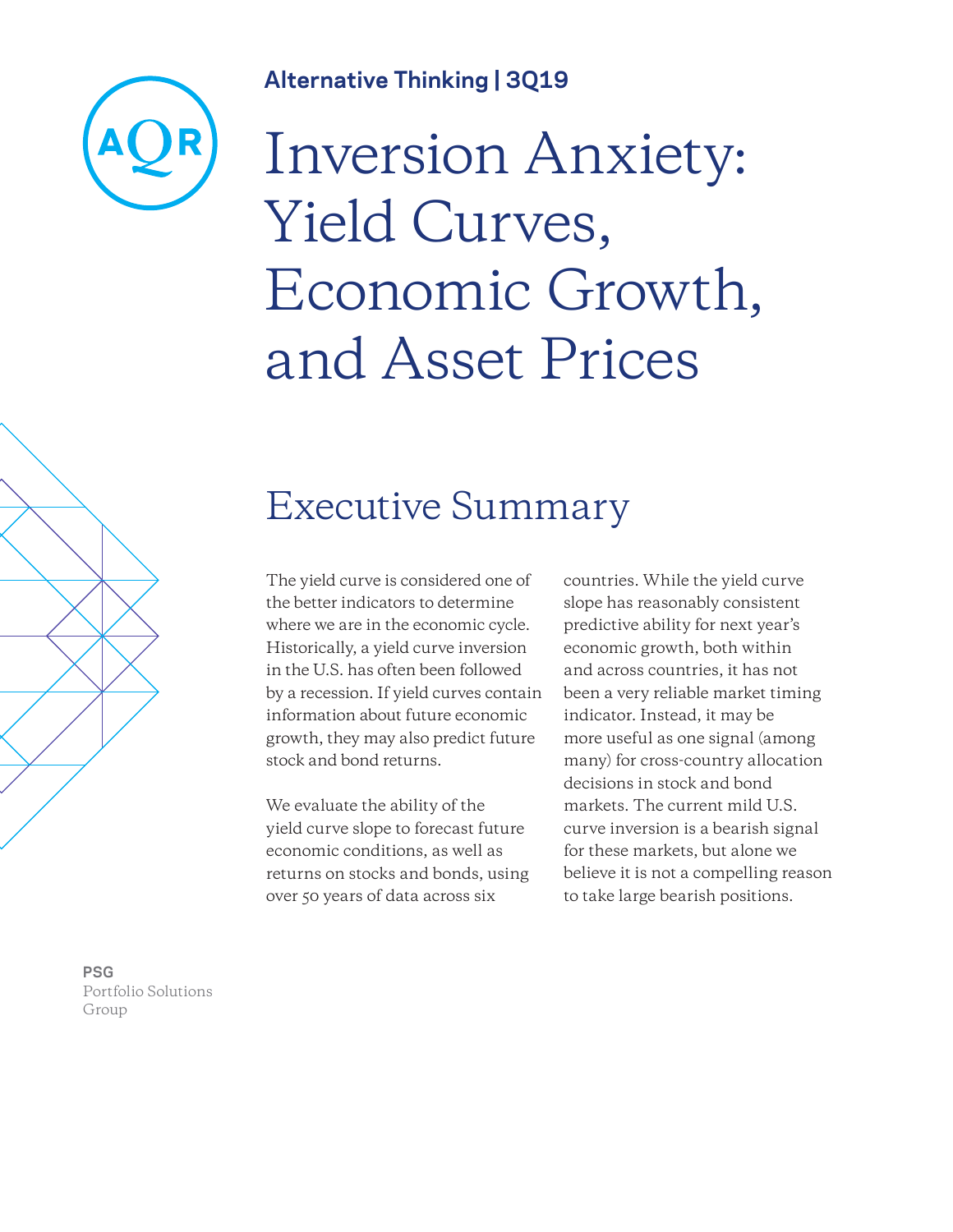# Introduction

The "term spread" or "yield curve slope" is the difference in yield between a long and short maturity bond (say, the difference between the 10-year Treasury bond yield and the 3-month Treasury bill yield, or "short rate"). Mechanically, the slope of the yield curve is the sum of (1) the market's expectations of changes in short rates over the life of the bond and (2) the bond risk premium, which is the expected excess return required to hold longerterm debt versus rolling over short-term bills.

This decomposition is powerful. Since the end of the Gold Standard in the 1930s, U.S. yield curves have tended to slope upward on average. Why? Over long time periods the market's expectations of future changes in short rates should average out to near zero. Therefore, the positive average slope must reflect positive average bond risk premia. At any particular point in time, however, the slope of the yield curve mixes information about expected future short rate changes with bond risk premia, so the evolving shape of the



### **Exhibit 1A Select U.S. Yield Curves**

yield curve may contain information about the market's perception of how short rates (and, therefore, monetary policy) are expected to evolve. For instance, a steeply upward sloping curve (such as observed in 2013 in **Exhibit 1A**) has predicted either rising future interest rates or high future bond returns. An inverted curve — where short-term rates are higher than long-term rates  $-$  (as observed in 2007 and 2019 in Exhibit 1A) has predicted either falling interest rates or negative/low future bond returns.

Abundant research suggests the yield curve has historically been one of the more useful predictors of a variety of macroeconomic and financial variables — interest rates, inflation, economic growth, as well as future asset returns.<sup>1</sup> Arguably, however, the yield curve is best known for its ability to forecast recessions. **Exhibit 1B** shows the well-known result that U.S. yield curve inversions have preceded all recessions of the past half-century, albeit at varying lags.

### **Exhibit 1B U.S. Yield Curve Slope and NBER Recessions**



Sources: AQR, Bloomberg, NBER, Global Financial Data. Select U.S. yield curves plot the yield at various bond maturities for the zerocoupon U.S. Treasury curve. U.S. yield curve slope is 10-year Treasury yield minus 3-month T-Bill yield from December 31<sup>st</sup> 1968 to August 30<sup>th</sup> 2019. U.S. recessions based on National Bureau of Economic Research (NBER) business cycle dating releases.

1 See Ilmanen (1996, 2011) and references therein on the theoretical and empirical term structure literature, as well as on yield curve algebra.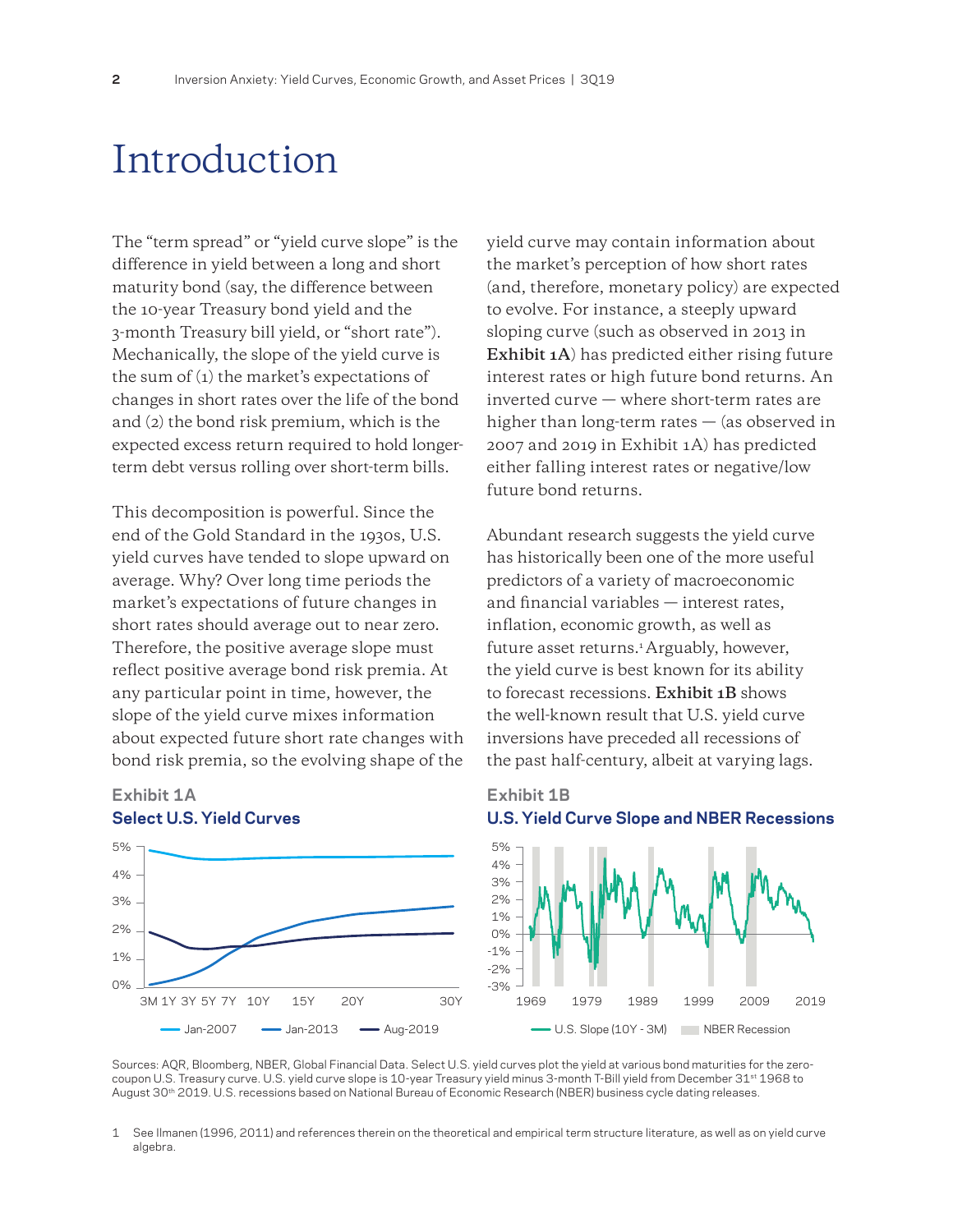The theoretical literature often explains these empirically observed relationships by invoking the expectations hypothesis model (EH) of the term structure.2 Steep yield curves, according to the EH, reflect market expectations of rising short rates. Short rates tend to rise, traditionally driven by contractionary monetary policy actions by central banks, in periods of strong economic activity and relatively higher inflation. Thus, steep yield curves may be indicative of strong future economic growth and rising inflation. Symmetrically, flatter or inverted yield curves (again, according to the EH) reflect market expectations of falling short rates, and therefore may be indicative of weak future economic growth and disinflation.

In the first part of our analysis, we use a large dataset (50 years, six countries) to explore the yield curve's ability to predict economic growth within and across countries at various horizons. In the second part, we examine the yield curve's ability to predict equity and bond returns. We conclude that the yield curve has demonstrated some ability to predict economic growth. Predictability is weaker for equity and bond market returns, however, particularly outside the U.S. In other words, the yield curve has some efficacy for market timing, but it still has a high degree of forecast uncertainty. Our results show the yield curve slope may be more useful for country allocation decisions than for market timing, and we remind readers that in both settings it is best combined with other predictors.

# Part 1: Predicting GDP Growth

Media reports tend to emphasize the soundbite of yield curve inversions predicting recessions. Instead of focusing only on curve inversions, or only on recessions — both of which provide few observations — we take a continuous approach and examine the predictive power of the yield curve slope for economic growth. While this more comprehensive approach may miss any nonlinear significance of the yield curve slope turning negative, it has the considerable benefit of incorporating more data points, so that we can have greater confidence in the relationships we identify.3

#### **U.S. Growth**

We start with the U.S. experience. The boxand-whisker plot in **Exhibit 2** shows there has been a positive (though not monotonic) relationship between yield curve slope and next year's real GDP growth. While median future growth rates differ across slope quintiles (see diamonds within the boxes), there's a wide range of growth outcomes when starting from any quintile. The last two boxes show similar evidence for inverted and upward-sloping curves. The median growth following yield curve inversions is lowest of all, as inversions capture the extreme bottom-decile of yield curve slopes.

<sup>2</sup> The expectations hypothesis assumes that the bond risk premium is zero, or at least constant, over time. Instead of emphasizing the role of expectations (e.g. Estrella-Hardouvelis (1991)), another strand of literature, led by Harvey (1988), explains the (real) term structure's ability to predict future growth by investors' intertemporal consumption smoothing. Also see the literature survey on the relationship between curve and growth by Wheelock and Wohar (2009).

<sup>3</sup> Appendix 1 shows that even if we study half a century of data in six countries, there have been few periods of inversion (especially during the past quarter-century), roughly one tenth of observations. (In the U.S., we would have longer histories to study. In the decades prior to our sample start, there was a long period of only upward-sloping U.S. yield curves between 1930 and 1966. However, during the earlier Gold Standard era, U.S. yield curve inversions were quite common.)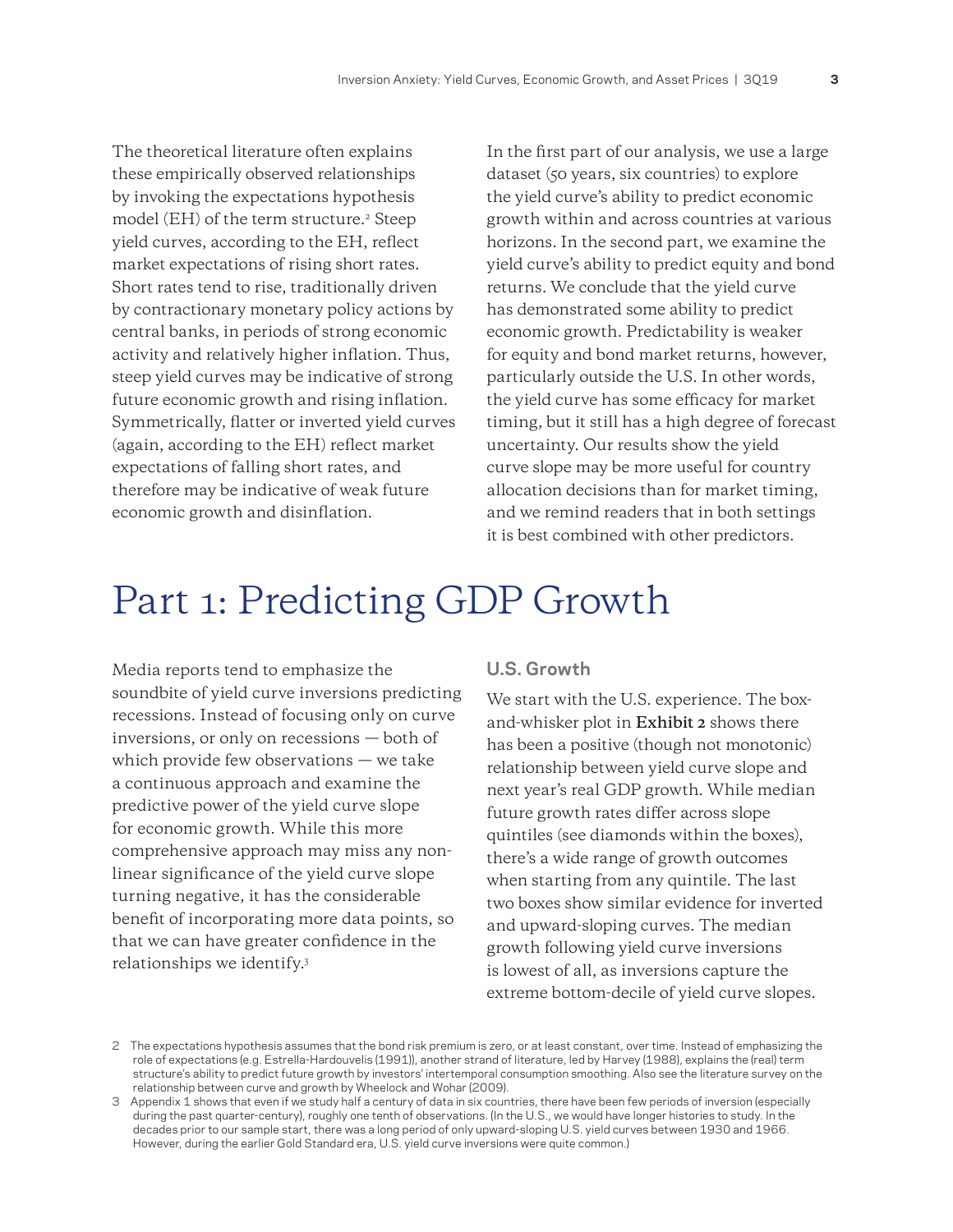The table in Exhibit 2 presents evidence of the yield curve's ability to predict real GDP growth at various horizons. All coefficients are positive — as expected, steeper yield curves tend to coincide with stronger subsequent growth and vice versa — and for forecast horizons from one quarter to two years, are statistically significant. In the remainder of the paper we focus on the one-year horizon, as it has the most significant relationships both in the U.S. and internationally. The coefficient on yield curve slope at the one-year horizon is 0.62,

indicating a one percent increase in the slope of the yield curve predicts a 0.62% increase in next year's real GDP growth. As seen in Exhibit 1B, the slope of the yield curve typically varies between zero and three percent, so there is quite meaningful variation in forecasts of real GDP growth based on the slope of the yield curve: a 3% slope predicts  $3\%$  \* 0.62 = 1.86% higher real GDP growth than a flat yield curve! The relatively low  $R<sup>2</sup>$  (12.0%), however, indicates there is considerable variation in actual realized outcomes, echoing the box-and-whisker plots.

## **Exhibit 2 Has the Yield Curve Predicted U.S. Real GDP Growth?**





#### **B.** U.S. Real GDP Growth Regressed on Starting Yield Curve Slope 1969-2019

| <b>GDP Horizon</b> | 1st<br>Quarter | 2 <sub>nd</sub><br>Quarter | 3 <sup>rd</sup><br>Quarter | 4 <sup>th</sup><br>Quarter | 1 <sup>st</sup><br>Year | 2 <sub>nd</sub><br>Year | 3 <sup>rd</sup><br>Year | 3-Year<br><b>Annualized</b> |
|--------------------|----------------|----------------------------|----------------------------|----------------------------|-------------------------|-------------------------|-------------------------|-----------------------------|
| Coefficient        | 0.37           | 0.75                       | 0.66                       | 0.64                       | 0.62                    | 0.54                    | 0.02                    | 0.42                        |
| <b>T-Stat</b>      | 2.0            | 4.2                        | 3.6                        | 3.5                        | 3.5                     | 2.6                     | 0.1                     | 2.8                         |
| $R^2$              | 2.0%           | 8.1%                       | 6.3%                       | 5.8%                       | 12.0%                   | 9.2%                    | 0.0%                    | 12.9%                       |

Sources: AQR, Global Financial Data. Quarterly data from December 31<sup>st</sup> 1968 to June 30<sup>th</sup> 2019. U.S. yield curve slope is 10-year Treasury yield minus 3-month T-Bill yield and real GDP growth is the annualized change in real GDP over each horizon. Box-whisker plot shows realized next-year real GDP quintiles based on in-sample yield curve slope. The box includes all observations from 10th to 90th percentile starting from each quintile, the whiskers include the full range of next year's growth outcomes, while the diamond shows the median. Inverted curve and positive curve shows the next-year realized GDP when the yield curve slope is negative or positive respectively. Regressions use Newey-West adjusted t-statistics to account for overlapping data. Intercept not shown. Past performance is not a guarantee of future performance. Please read important disclosures in the Appendix.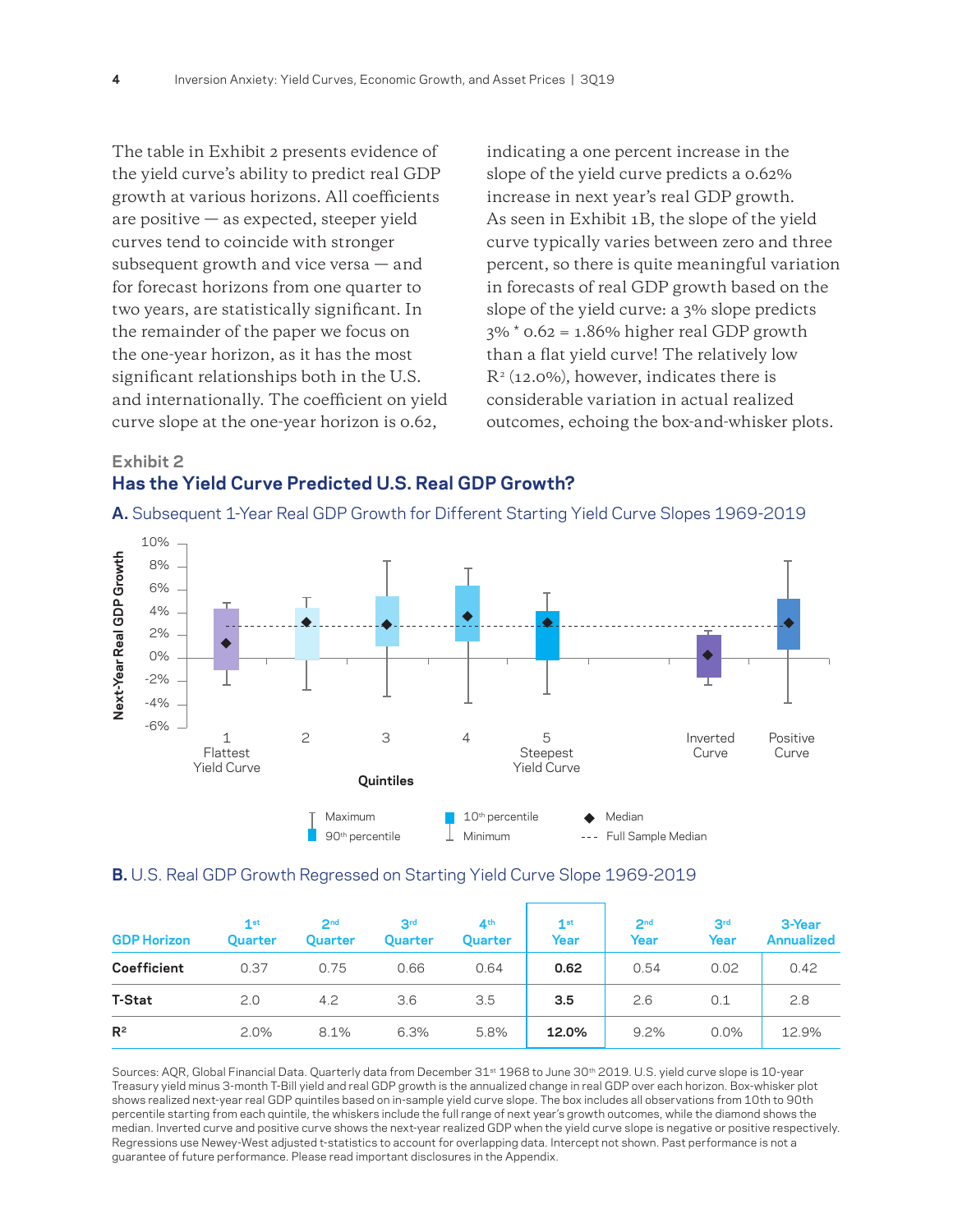We can convert the regression results into a (pseudo) probability of recession. **Exhibit 3** depicts the implied probability of negative year-on-year real GDP growth over the next year between 1969 and 2019 using the parameters from the "1st Year" column in Exhibit 2. The average probability of negative next-year growth has been 10% between 1969 and 2019, peaking between 20% and 40% before every recession. Stated differently, every time the estimated probability reached 20%, a recession ensued within the next 1.5 years. The latest observation is 23%, implying a recession in 2019-2020 if past patterns hold. This is, of course, a very simple model, and the results in Exhibit 3 are mainly shown for illustration.4





Sources: AQR, Global Financial Data, NBER. Monthly data from December 31<sup>st</sup> 1968 to August 30<sup>th</sup> 2019. We calculate the probability of negative next-year real GDP growth using the parameters estimated in the 1st year regression model and assuming normally distributed residuals. U.S. yield curve slope is 10-year Treasury yield minus 3-month T-Bill yield and real GDP growth is the annualized change in real GDP. U.S. recessions based on National Bureau of Economic Research (NBER) business cycle dating releases.

An additional avenue of research is to understand *why* the yield curve slope predicts next-year real GDP growth. Is the pattern of predictability driven by information about short rate expectations or bond risk premia? To decompose the yield curve slope into short rate expectations and bond risk premia components requires a term structure model. Using the Adrian, Crumb, and Moench (2013) model, which is maintained and updated regularly by the Federal Reserve Bank of

New York, we find fairly equal impact from both drivers, though we caution that any decomposition results are potentially very model-specific.5 We also analyzed whether inversions in a low short-rate environment (today's case) are less bearish for growth than inversions in a high short-rate environment (typical case), based on the logic that low short rates indicate that monetary policy is presently accommodative. Our two-factor regressions did not find support for this conjecture.<sup>6</sup>

<sup>4</sup> We could also run a linear regression on binary outcomes (dummy 1 for NBER recessions or quarters with negative real growth), or we could run a nonlinear probit regression. The Federal Reserve Bank of New York regularly updates recession probabilities from a probit model using the slope of the yield curve. See [https://www.newyorkfed.org/medialibrary/media/research/capital\\_markets/Prob\\_Rec.pdf.](https://www.newyorkfed.org/medialibrary/media/research/capital_markets/Prob_Rec.pdf) All these models give broadly similar contours but the detailed results and recession probabilities will inevitably differ.

<sup>5</sup> If the predictive effect had mainly reflected the rate expectations channel, as some earlier studies suggest, and if currently low required bond risk premia were dragging down the yield curve slope, then the current growth forecast based on yield curve would arguably be too bearish. But as we find (subject to the model we use) that both channels predict growth about equally well, it matters less whether the current inversion reflects mainly falling rate expectations or negative required bond risk premia.

<sup>6</sup> Specifically, when we regress next-year GDP growth on curve steepness and the bill rate level, the latter has a positive (if insignificant) coefficient, in contrast to results in Wright (2006). In yet another two-factor regression, we asked whether the front end (2y-3m) or the back end (10y-2y) of the curve has more growth predictive information. In line with some earlier studies, we found that the front end predicts growth better but both ends matter.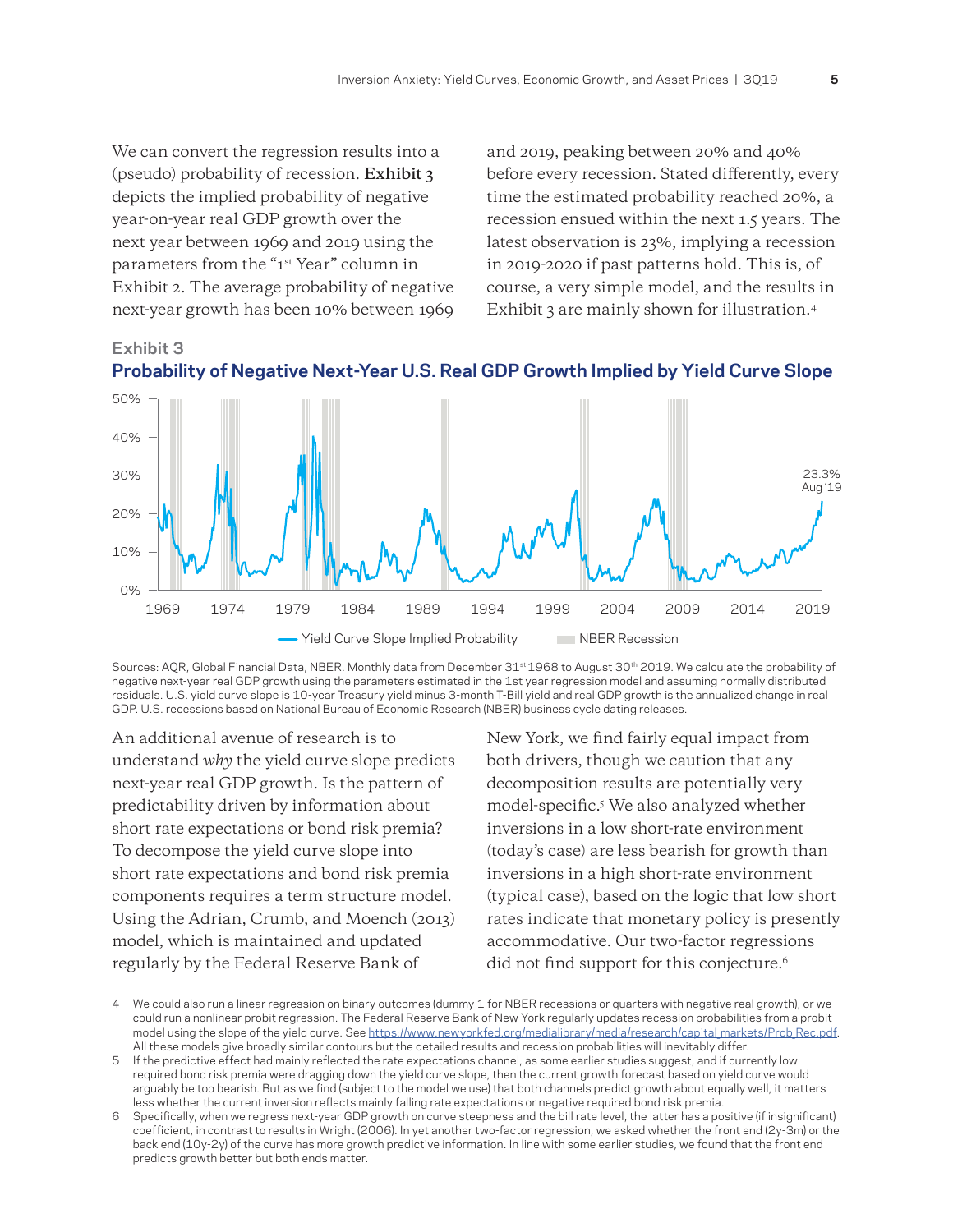### **International Evidence**

How robust is the U.S. evidence? To find out, we run growth forecasting regressions country-by-country. **Exhibit 4** shows onefactor regression results for just one horizon, next-year real GDP growth. Coefficients are positive in all countries, and statistically significant (the confidence interval lies north of the horizontal axis) in all but Australia and the U.K.7 The estimated relationships between yield curve slopes and subsequent growth

internationally are similar to our results for the U.S. For example, in the international regression, which averages across non-U.S. markets, the estimated coefficient on the yield curve slope is 0.53, indicating a one percent increase in the slope of the yield curve forecasts 0.53% higher real GDP growth over the next year. This estimate is strikingly close to what we observed in the U.S. data (0.62). Overall, we conclude the international evidence strengthens our conviction in the U.S. results.

#### **Exhibit 4**







Finally, we address a question we have not seen much covered in the literature: How well do yield curves predict *relative* GDP growth across countries? **Exhibit 5** shows results of panel regressions that isolate the cross-country dimension, which may be more relevant to cross-country allocation

strategies. We see clear statistical evidence that countries with steeper yield curves (like Germany today<sup>8</sup>) tend to experience faster future GDP growth than countries with flatter curves (like the U.S. today). Focusing on "1st Year," a 1% steeper slope than average (across countries) forecasts 0.3% greater

T-statistics are not explicitly reported in the chart; a larger t-statistic is implied by a narrower confidence interval (compared to the coefficient magnitude). If whiskers are clear of the axis, the t-statistic is greater than +/-1.96.

Appendix 1 shows that all countries have relatively flat yield curves (and in many cases negative yields), but there is still cross-country variation in slopes.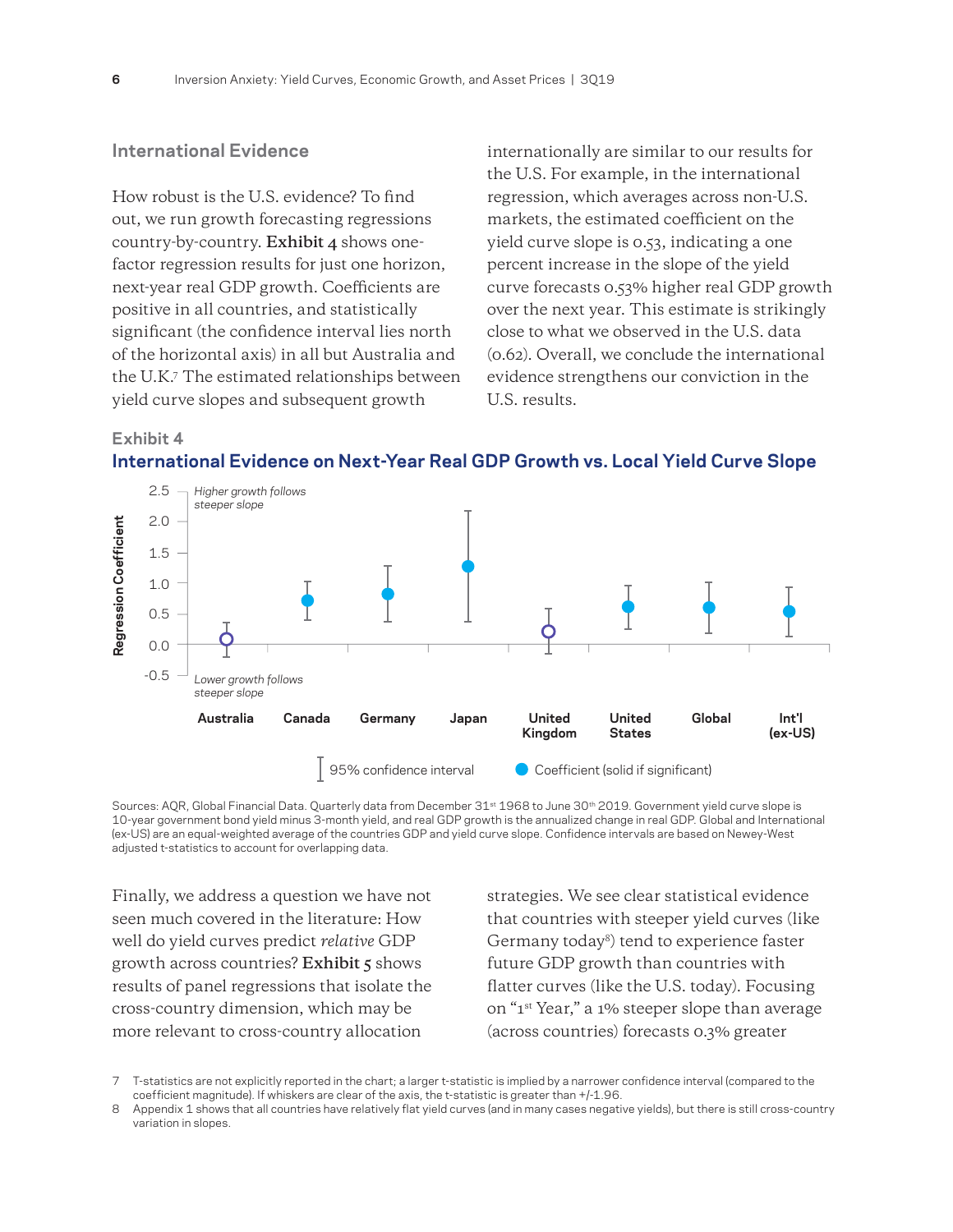than average subsequent one-year real GDP growth. Importantly, these results are purely complementary to Exhibit 2B (and 4), which was about predicting time series variation in U.S. (and international) growth rates.

Economic and statistical significance in both cases are of comparable magnitude. As with the country-by-country regressions, this result strengthens our conviction in the efficacy of the yield curve for predicting future growth.

#### **Exhibit 5**





Sources: AQR, Global Financial Data. Pooled panel regressions with time fixed effects, based on quarterly data from December 31<sup>st</sup> 1968 to June 30<sup>th</sup> 2019. Government yield curve slope is 10-year government bond yield minus 3-month yield, and real GDP growth is the annualized change in real GDP over each horizon. Confidence intervals are based on Newey-West adjusted t-statistics to account for overlapping data.

# Part 2: Predicting Asset Returns

Our second major topic is the yield curve's ability to predict *returns*. We focus on a oneyear horizon and begin with U.S. equity market timing and duration timing. We broaden this analysis to cover six countries, first singlecountry return predictions (for timing) followed by panel regressions and trading rule analysis, which let us assess relative return predictability (for cross-country allocation strategies).

Why should we expect the yield curve to predict future asset returns? Inasmuch as the yield curve predicts future economic growth, which impacts stock and bond prices, we may expect the yield curve to forecast

stock and bond returns. For example, a flat or inverted yield curve, which tends to be associated with slow economic growth in the future, may predict weaker performance of risk assets, like equities. By this logic, one might expect a flat or inverted yield curve to forecast stronger performance of government bonds, assuming long-term bond yields decline in periods of weakening economic activity. For government bonds, however, another force is simultaneously at work. The yield curve slope is a measure of the carry of a bond: the expected excess return assuming its yield doesn't change. Given widespread evidence that carry forecasts returns in many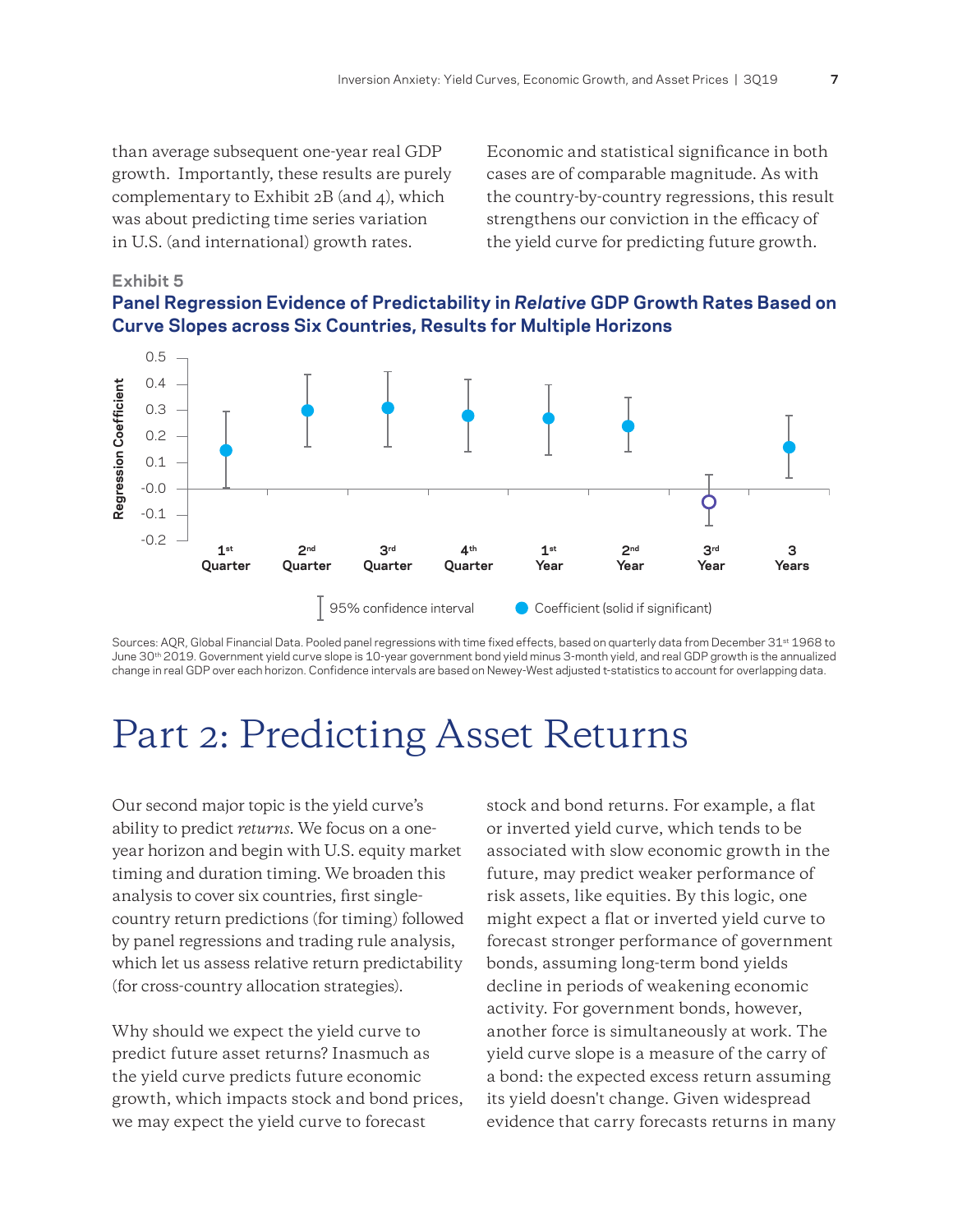asset classes,9 it makes sense to expect that inverted or flat curves tend to predict lower bond returns. The net impact of growth-andcarry-related predictability on bonds is an empirical question.

### **Timing a Single Market**

**Exhibit 6A-B** show broadly similar patterns for U.S. equities and Treasuries as we saw for future growth in Exhibit 2: a clearly positive, but not monotonic, relationship between nextyear median returns and yield curve slope quintiles (see diamonds within each box). While an inverted yield curve has been bad news for future equity and Treasury returns, the charts reveal meaningful variation in future outcomes starting from different slope levels (wide boxes and whiskers). For example, the median outcome in an inverted curve environment is meaningfully better than the 10<sup>th</sup> percentile outcome for stocks and bonds in the steepest yield curve environment. In other words, history suggests we should not be overconfident in using the yield curve as a market timing indicator.10

**Exhibits 6C-D** provide international evidence using predictive regressions like those in Exhibit 4. While the evidence for the yield curve's ability to predict future GDP growth was quite robust across countries, the international evidence on return predictability is more mixed. For both equities and bonds, although the signs are all positive, the coefficients are not statistically significant for any country outside the U.S. Averaging data across the

six countries ("Global"), the coefficients are (just barely) statistically significant.

What drives the predictability of the yield curve for asset returns? For example, does a flatter yield curve predict tepid stock returns *because* it predicts slower economic growth, or is some other mechanism at work? For bonds, since a flatter yield curve has indeed forecasted lower bond returns (the estimated coefficients are uniformly positive across countries), the information for subsequent bond returns embedded in the yield curve slope about bond carry seems decisively more important than the information embedded in the slope about future economic growth. Since these components tend to offset, we may ask whether controlling for future economic growth, the slope of the curve is an even stronger predictor of bond returns.

To address these questions for stocks and bonds, we run bivariate regressions of subsequent stock and bond returns onto the *lagged* yield curve slope and *contemporaneous* real GDP growth. For bonds, we find consistently negative coefficients on contemporaneous growth (bonds do well when growth is weak and vice versa) as well as coefficients (and t-statistics) on slope that are significantly higher than in the univariate case. As expected, controlling for the offsetting growth effect, the carry-related predictability for bonds is thus even stronger. For stocks, controlling for economic growth doesn't meaningfully alter the relationship between slope and subsequent asset returns. These results are available on request.

<sup>9</sup> See, for example, Ilmanen (2011), Koijen et al. (2017), Brooks-Moskowitz (2017).

<sup>10</sup> We also conducted multiple regressions predicting U.S. equity market and Treasury returns. First, we explored the rate expectations and bond risk premium channels based on an estimated split using the Adrian et al. (2013) term structure model. Both channels appear to have comparable predictive ability. This result was surprising for Treasuries; we had expected the bond risk premium channel to dominate because the yield curve slope or bond carry is a simple proxy of the ex-ante bond risk premium. (Any curve decomposition result is model-specific, though.) Second, we found the level of short rates was not a major determinant (when the bill rate was added as an equity or Treasury return predictor together with yield curve slope, the rate level's coefficient was insignificant). Third, when we regressed future equity and Treasury returns on spreads measuring the front-end (2y-3m) and back-end (10y-2y) slopes, the predictive ability was due to both parts.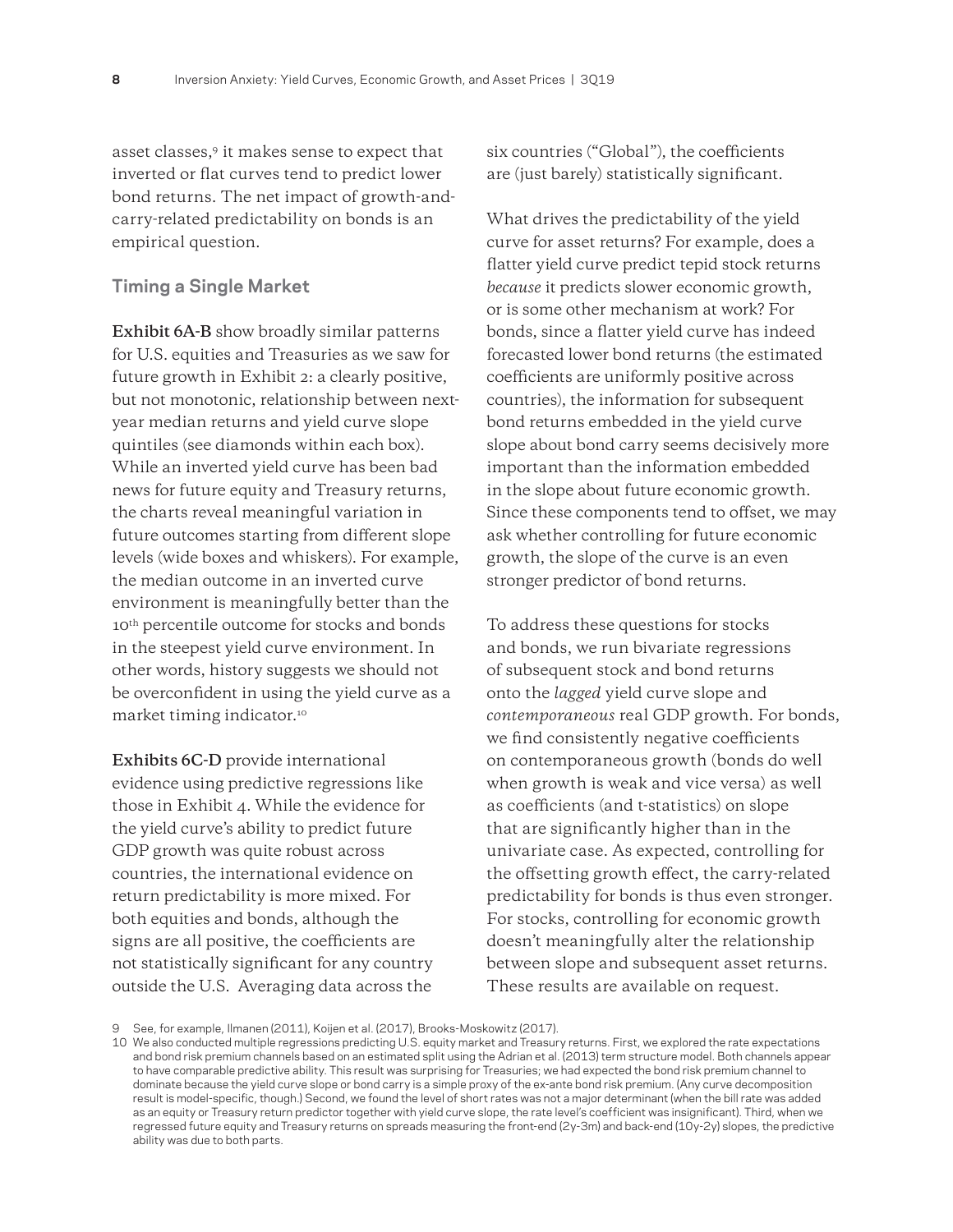

# **Exhibit 6 Has the Yield Curve Predicted Next-Year Equity and Bond Returns?**

#### **C.** International Equity Returns vs. Local Yield Curve Slope



#### **D.** International Bond Returns vs. Local Yield Curve Slope



Sources: AQR, Global Financial Data, DataStream, MSCI, Bloomberg. Monthly data from December 31<sup>st</sup> 1968 to June 30<sup>th</sup> 2019. Government yield curve slope is 10-year government bond yield minus 3-month yield. 10-year government bond returns for G6 countries are defined as DataStream 10-Year Total Return indices and, prior to DataStream availability, Global Financial Data Total Return indices. Equity returns for G6 countries are defined as MSCI Total Return indices and, prior to MSCI availability, Global Financial Data Total Return indices, except for the U.S. which is defined as S&P 500 Total Return and is sourced from Ibbotson prior to Bloomberg availability. Returns are excess of local currency Global Financial Data T-Bill Total Return indices. Box-whisker plot shows realized next-year excess returns distribution for equity and bond where quintiles are based on in-sample yield curve slope. Inverted curve and positive curve shows the next-year excess returns distribution for equity and bond where when the yield curve slope is negative or positive respectively. See legend on Exhibit 2A for description of box-whisker chart. Confidence intervals are based on Newey-West adjusted t-statistics to account for overlapping data. Past performance is not a guarantee of future performance. Please read important disclosures in the Appendix.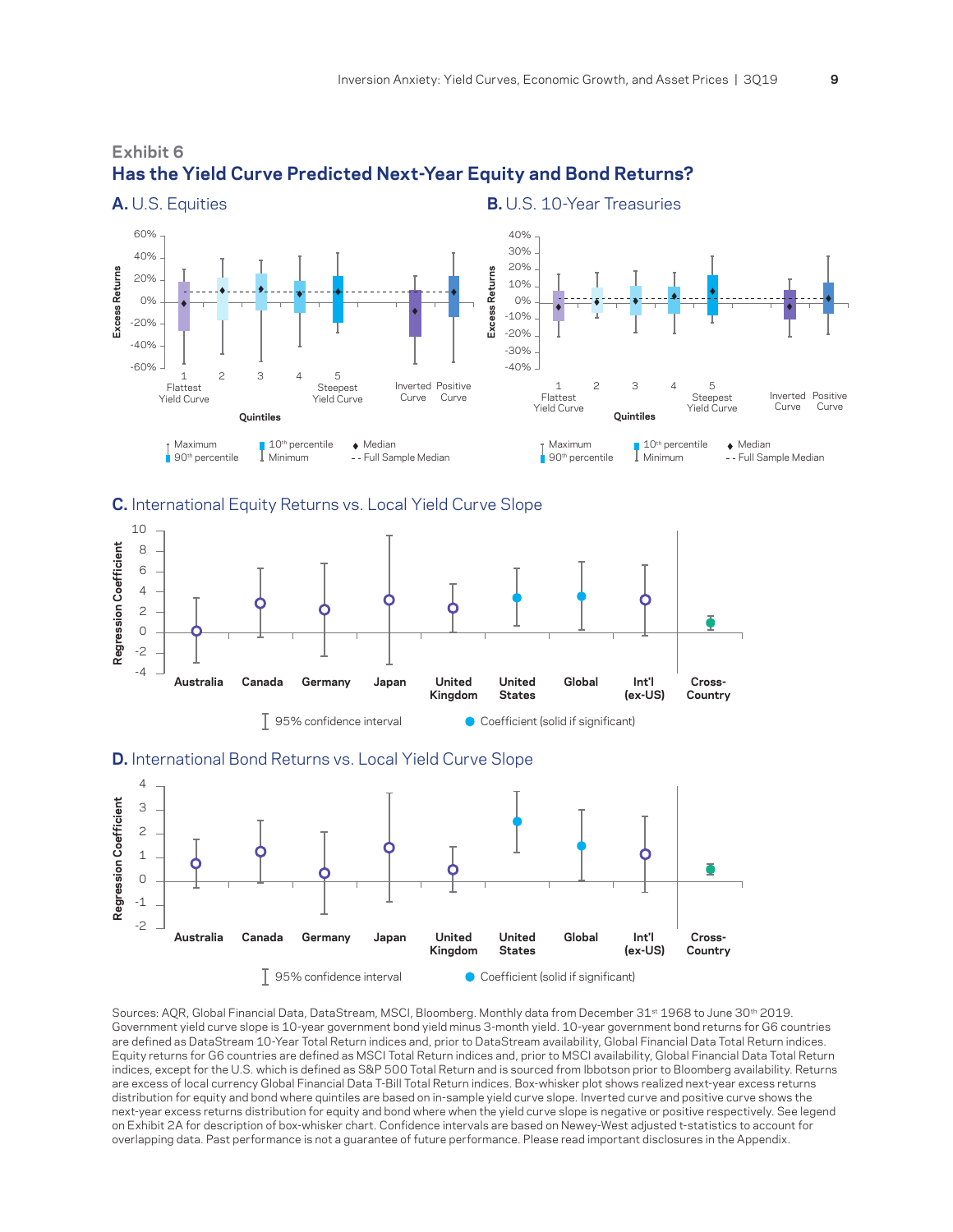### **Cross-Country Allocation**

We now turn to equity and bond market return predictability *across* our six countries. The goal is to distinguish time series predictability from cross-sectional predictability — and as a byproduct assess the usefulness of using the yield curve slope to take cross-country asset allocation views. The results of pooled panel regressions (rightmost panel in Exhibit 6C-D), like those in Exhibit 5 for growth, are promising, especially for bonds. Recall the one-year horizon single-country regressions were statistically significant only in the U.S. Predicting relative returns *across* countries using the yield curve slope, however, we see strongly statistically significant results, with t-statistics of 4.0 for bonds and 2.6 for stocks.<sup>11</sup> These results suggest that cross-country trading based on relative yield curve steepness may be a profitable investment strategy.

To judge the economic significance of our results, **Exhibit 7** compares simple trading rule "horse races" for market timing and crosssectional strategies. The market timing rule eschews any country-specific information and takes on a long position in the global average of all six markets every month when the global average yield curve is steeper than its historical average (using an expanding mean starting in the late 1960s) and a short position when the curve is flatter than its

historical average. The cross-sectional strategy invests each month in a long/short country portfolio that is long the three countries with the steepest curves (with weights inversely proportional to rank) and short the three countries with the flattest curves.

- For equity markets, the 50-year annualized Sharpe ratio of the pure market timing strategy is 0.10, while the cross-sectional strategy earns a Sharpe ratio of 0.21.<sup>12</sup> Both strategies were lowly correlated with global equity markets. Incidentally, the crosssectional strategy had a higher Sharpe ratio in the second half of our sample than in the first (0.31 vs 0.16).
- For government bond markets, all the trading rules give comparable Sharpe ratios, and higher than for equities. The Sharpe ratio of the pure market timing strategy is 0.43, while that of the cross-sectional strategy is 0.42. Both strategies were lowly correlated with global bond markets. As with equities, the cross-sectional strategy had a higher Sharpe ratio in the second half of our sample than in the first (0.66 vs 0.30).

We conclude from Exhibits 6-7 that the yield curve's predictive information can be at least as useful for equity and bond country allocation strategies as for market timing.

<sup>11</sup> The estimated coefficients may appear low compared to single-country results. But keep in mind in this cross-sectional exercise we are predicting relative returns across countries, as opposed to absolute returns within a country or globally. There is less variation to explain in the former than in the latter.

<sup>12</sup> Two alternative market timing rules we explored run similar strategies country-by-country, comparing their current yield curve to historical average — either a global average or the local curve — and then average the results across the six countries. These two alternative timing strategies achieved Sharpe ratios of 0.23 and 0.09 for global equities (and Sharpe ratios of 0.46 and 0.43 for global bonds, below). We also compared the U.S. yield curve slope timing signal to value and momentum signals using the framework described in "Market Timing: Sin a Little" by Asness et al. (2017). We found yield curve slope to be standalone at least as useful market timing signal as value or momentum, and it was modestly additive to the combination of value and momentum timing described in that article, for both U.S. equities and U.S. Treasuries.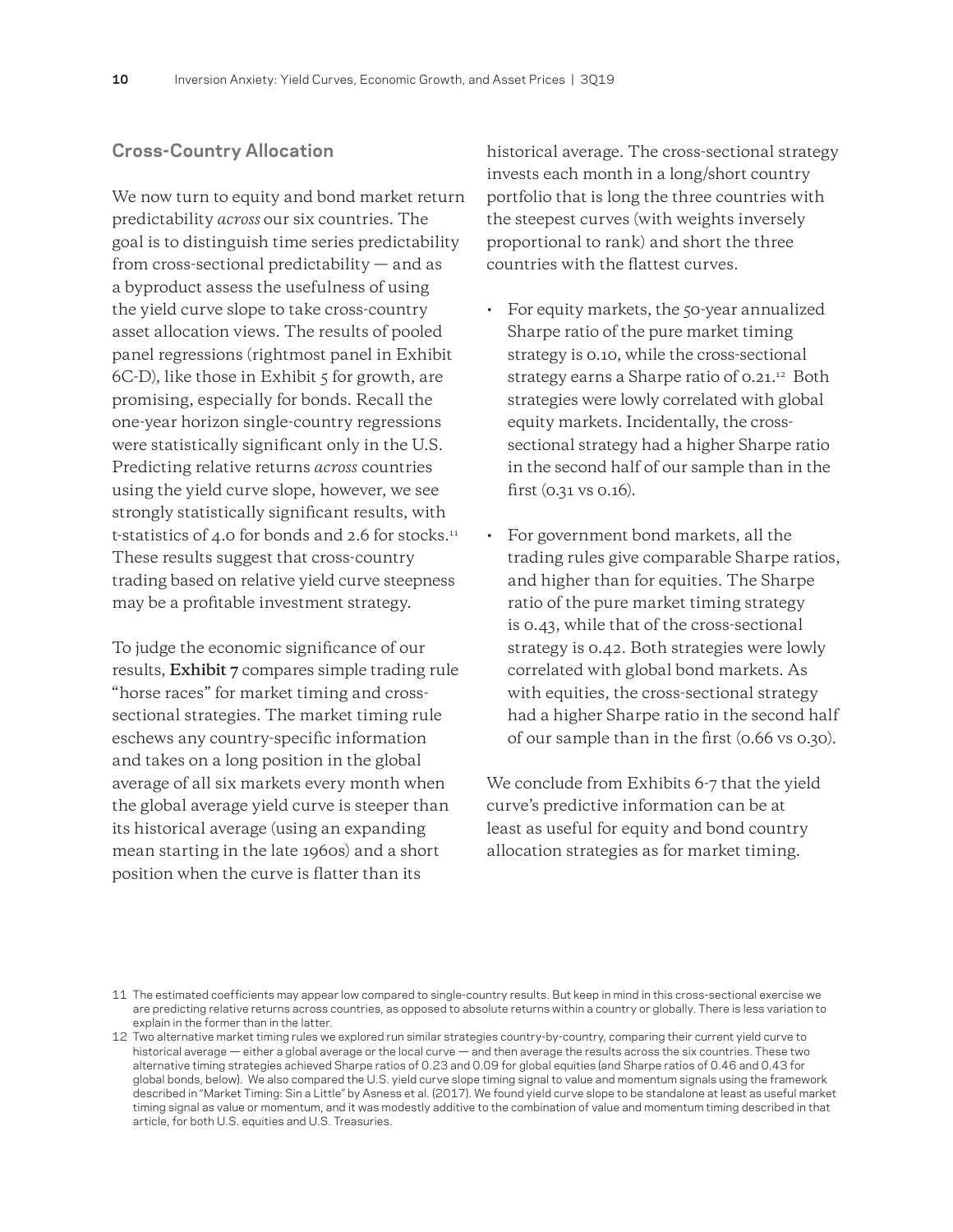#### **Exhibit 7**

### **Evidence of Predictability in Directional (Timing) and Relative (Cross-Country) Equity and Bond Market Returns Based on Curve Slopes Across Six Countries**



Hypothetical Cumulative Excess Returns Hypothetical Cumulative Excess Returns of Equity Strategies of Bond Strategies



|                               | <b>Cross-Country</b> | Timing  |                              | <b>Cross-Country</b> | Timing  |  |
|-------------------------------|----------------------|---------|------------------------------|----------------------|---------|--|
| <b>Excess Return</b>          | 2.3%                 | 1.3%    | <b>Excess Return</b>         | 2.0%                 | 2.1%    |  |
| Volatility                    | 11.0%                | 13.5%   | Volatility                   | 4.9%                 | 5.0%    |  |
| <b>Sharpe Ratio</b>           | 0.21                 | 0.10    | <b>Sharpe Ratio</b>          | 0.42                 | 0.43    |  |
| <b>Corr. to Global Equity</b> | 0.02                 | $-0.10$ | <b>Corr. to Global Bonds</b> | 0.10                 | $-0.11$ |  |

Source: AQR, Global Financial Data, DataStream, MSCI, Ibbotson, Bloomberg. January 1, 1969 – June 30, 2019. For illustrative purposes only and not representative of an actual portfolio AQR manages. Government 10-year bond returns for G6 countries are defined as DataStream 10-Year Total Return indices and, prior to DataStream availability, Global Financial Data Total Return indices. Equity returns for G6 countries are defined as MSCI Total Return indices and, prior to MSCI availability, Global Financial Data Total Return indices, except for the U.S. which is defined as the S&P 500 Total Return and is sourced from Ibbotson prior to Bloomberg availability. The timing strategy is long or short G6 stocks or bonds based on whether the average global yield curve slope is above or below its historical mean. The cross-country strategy is long the 3 countries with the steepest yield curves, and short the 3 with the flattest yield curves. Returns are excess of local currency Global Financial Data T-Bill Total Return indices and gross of fees. For illustrative purposes only. Please read important disclosures at the end of this document. Hypothetical performance data has certain inherent limitations, some of which are discussed in the Appendix.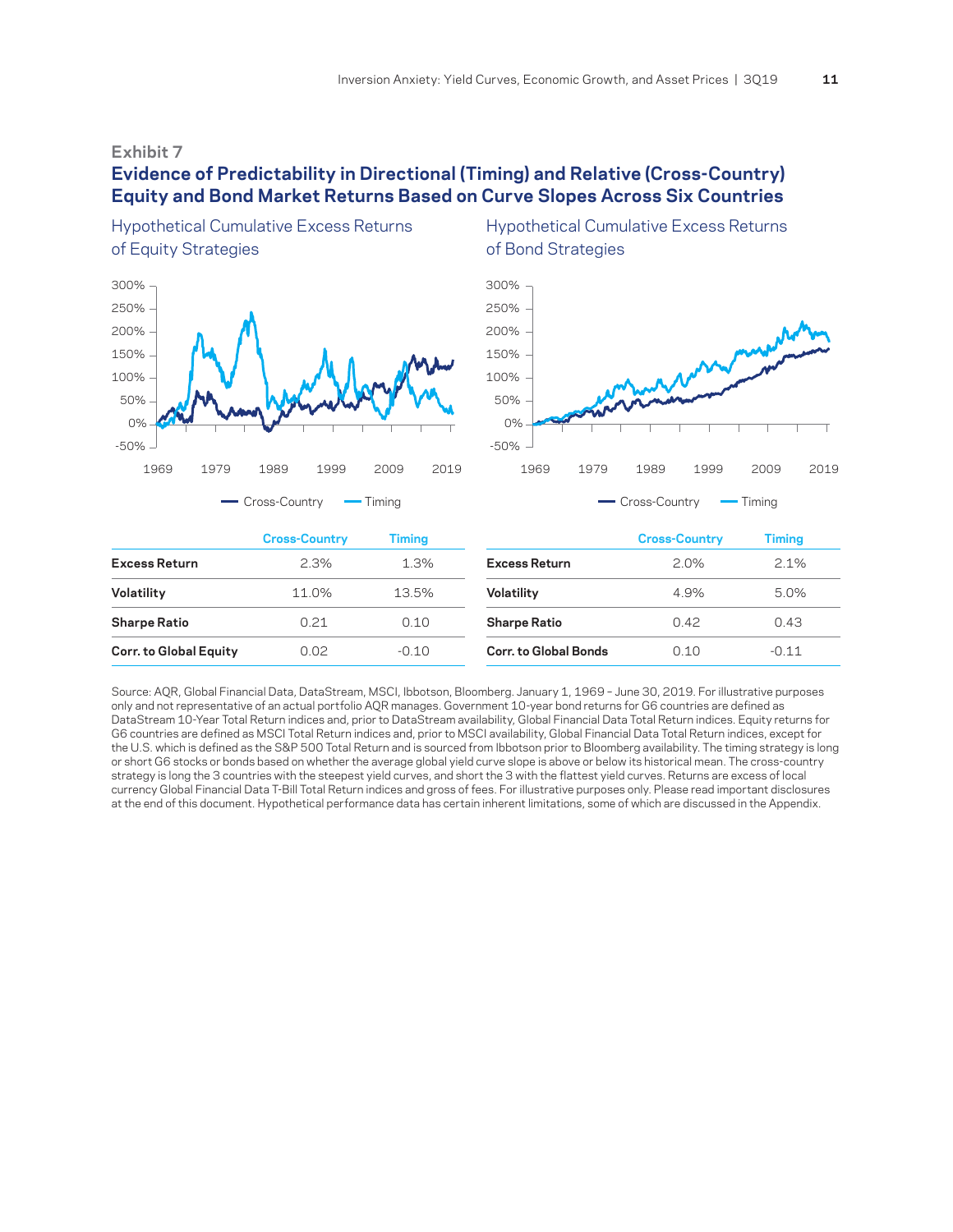# Conclusions and Current Implications

Our analysis concurs with many earlier studies in finding that the slope of the yield curve forecasts future economic growth (and recessions) in many countries over multiple horizons. We further show that yield curve steepness predicts future U.S. equity and bond market returns (steep curves have been good for both, inversions on average have been followed by negative excess returns). Patterns in other markets are weaker but have the same sign.

We strongly caution, however, that even the best predictive relationships come with wide uncertainty bands. While the yield curve has historically been among the more reliable predictors of recessions and U.S. market returns, our results show that realized outcomes are couched with uncertainty, and yield curve forecasts are best not used alone or aggressively. Where we use it in our investment strategies, we complement it with

many other signals (value and momentum are always a good starting pair), and even in a multi-factor composite timing model we tend to only "sin a little," taking relatively small purely directional timing views.13

What are the implications for investors in late 2019? Yield curve inversion and its market implications is a hotly debated topic, also covered by our AQR colleagues.14 The U.S. yield curve is inverted at the time of writing, signaling above-average recession probability as well as poor bond market carry. While many debate the possible reasons why the yield curve's bearish message may be attenuated today,<sup>15</sup> our interpretation is evergreen: Investors should pay attention to yield curves, but their predictions on future growth or market returns come with a lot of uncertainty, and they provide just one piece of the notoriously hard forecasting puzzle.

#### **About the Portfolio Solutions Group**

PSG provides thought leadership to the broader investment community and custom analyses to help AQR clients achieve better portfolio outcomes.

*We thank Paras Bakrania, Jordan Brooks, Antti Ilmanen, Thomas Maloney and Zachary Mees for their work on this paper. We also thank David Kupersmith, Toby Moskowitz, Chris Palazzolo, Scott Richardson, Ashwin Thapar and Dan Villalon for their helpful comments and Ing-Chea Ang for research assistance.*

<sup>13</sup> See "Market Timing: Sin a Little" by Asness et al. (2017). The title is a wordplay which associates timing with sin, based on a perhaps apocryphal Paul Samuelson comment.

<sup>14</sup> See AQR Chief Investment Quarterly (2019), the AQR Curious Investor Podcast (2019), and Asness (2019).

<sup>15</sup> It could be argued that the recent mild curve inversion is U.S.-specific and may have a less bearish impact on growth because global monetary policies remain easy (low and even negative rates in many countries, upward-sloping curves and continued quantitative easing in some countries), with even the Fed switching into easing mode in 2019. However, our regressions did not find results supporting these particular claims; they merely highlighted the large uncertainty in any forecasts.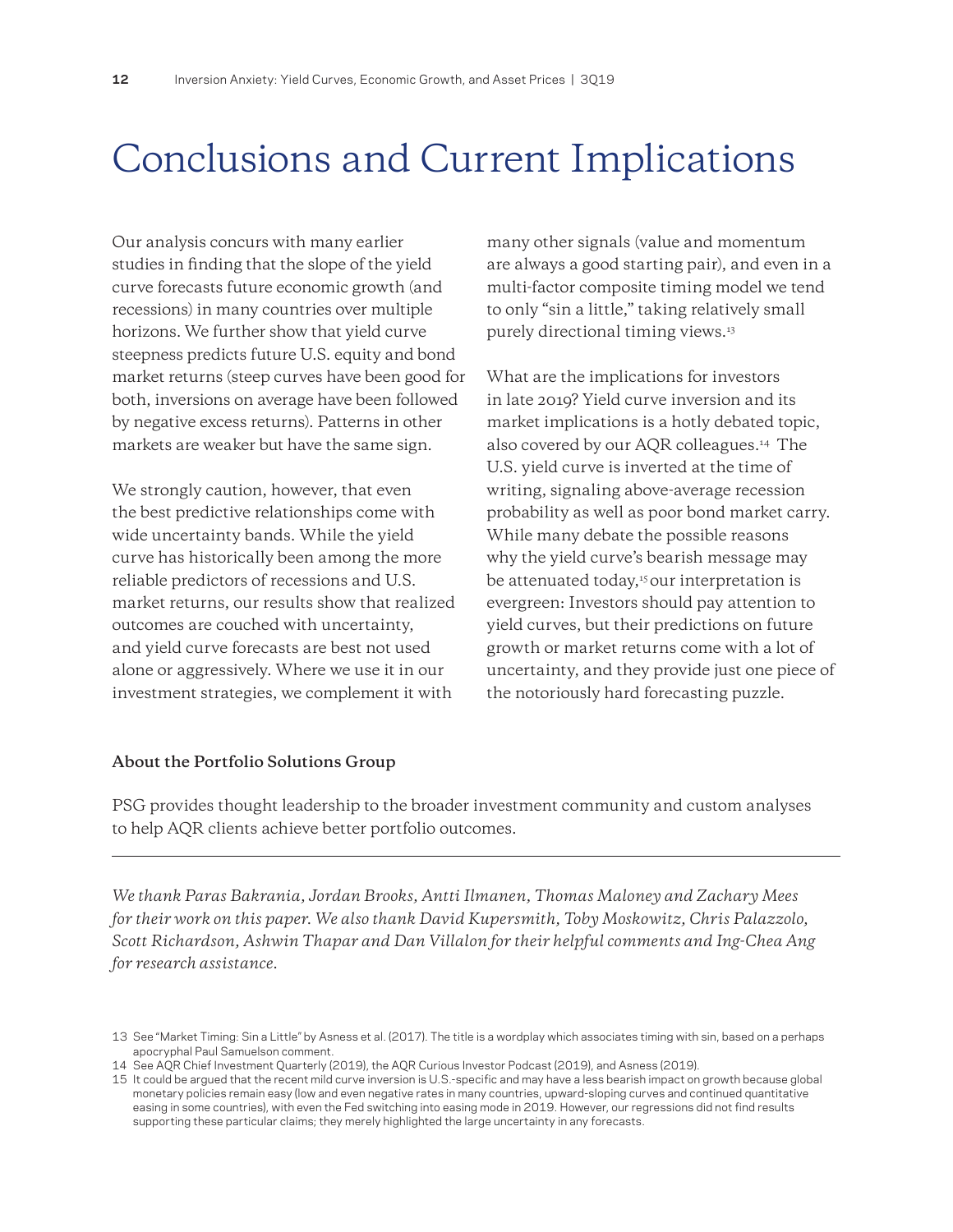**Average** 

# Appendices

### **Exhibit A1 A. Frequency of Yield Curve Slope Inversions, December 1968 – August 2019**



## **B. Characteristics of Yield Curve Slope Across G6 Countries, December 1968 – August 2019**

|                            | Australia       | Canada          | <b>Germany</b> | Japan         | <b>United</b><br><b>Kingdom</b> | <b>United</b><br><b>States</b> | <b>G6 Average</b> |
|----------------------------|-----------------|-----------------|----------------|---------------|---------------------------------|--------------------------------|-------------------|
| Average Slope (%)          | 0.8             | 1.1             | 1.8            | 1.4           | 1.1                             | 1.5                            | 1.3               |
| Range (%)                  | $-4.6$ to $5.0$ | $-4.4$ to $4.4$ | $-1.6$ to 5.3  | $-1.0$ to 3.4 | $-4.0$ to 6.3                   | $-1.9$ to $4.1$                | $-2.0$ to 3.3     |
| % of Months Inverted       | 22%             | 15%             | 5%             | 5%            | 29%                             | 12%                            | 8%                |
| Slope as of Aug-2019 (%)   | $-0.1$          | $-0.5$          | 0.0            | $-0.1$        | $-0.3$                          | $-0.5$                         | $-0.2$            |
| <b>Percentile of Slope</b> | 19%             | 10%             | 5%             | 4%            | 22%                             | 5%                             | 5%                |

Source: AQR, Global Financial Data. Quarterly data from December 31<sup>st</sup> 1968 to June 30<sup>th</sup> 2019. Government yield curve slope is the yield on 10-year government bond minus 3-month yields for G6 countries. Colored bars denotes periods when the yield slope was negative for each country. For illustrative purposes only. Please read important disclosures at the end of this document. Past performance is not a guarantee of future performance results.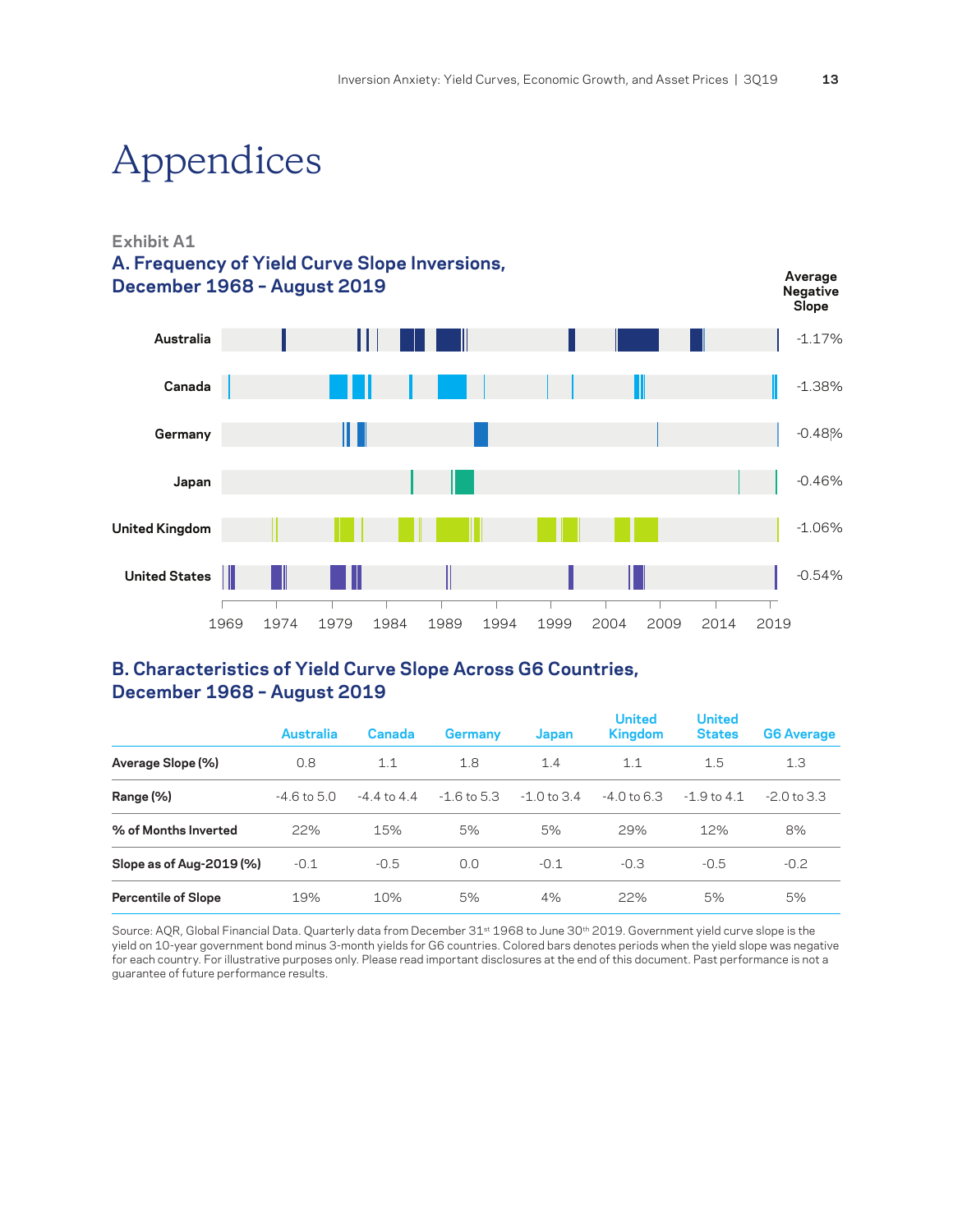# References

- Adrian, T., R. Crump, and E. Moench (2013), "Pricing the Term Structure with Linear Regressions," Journal of Financial Economics 110(1), 110-138.
- AQR Chief Investment Quarterly, 'Late Cycle Syndrome," September 2019
- AQR Curious Investor Podcast (2019), "Inverted Yield Curves," June 26.
- Asness, C. (2019), "Bonds Are Frickin' Expensive," Cliff's Perspective, August 13.
- Asness, C., A. Ilmanen, and T. Maloney (2017), Market Timing: Sin a Little," *Journal of Investment Management* 15(3), 23–40.
- Brooks, J., and T. Moskowitz (2017), "Yield Curve Premia," AQR Capital and Yale University Working Paper.
- Estrella, A., and G. Hardouvelis (1991), "Term Structure as a Predictor of Real Economic Activity," *Journal of Financ*e 46(2): 555-576.
- Harvey, C. (1988), "The Real Term Structure and Consumption Growth," *Journal of Financial Economics* 22(2), 305-333.
- Ilmanen, A. (1996), "Market Rate Expectations and Forward Rates," *Journal of Fixed Income* 6(2), 8-22.
- Ilmanen, A. (2011), *Expected Returns*, Wiley.
- Koijen, R., T. Moskowitz, L. Pedersen, and E. Vrugt (2017), "Carry," *Journal of Financial Economics* 127(2), 197-225.
- Wheelock D, and M. Wohar (2009), "Can the Term Spread Predict Output Growth and Recessions? A Survey of the Literature," *Federal Reserve Bank of St Louis Review* 91(5), 419-440.
- Wright, J. (2006), "The Yield Curve and Predicting Recessions." *Finance and Economics Discussion Series* No. 2006-07, Federal Reserve Board of Governors, February 2006.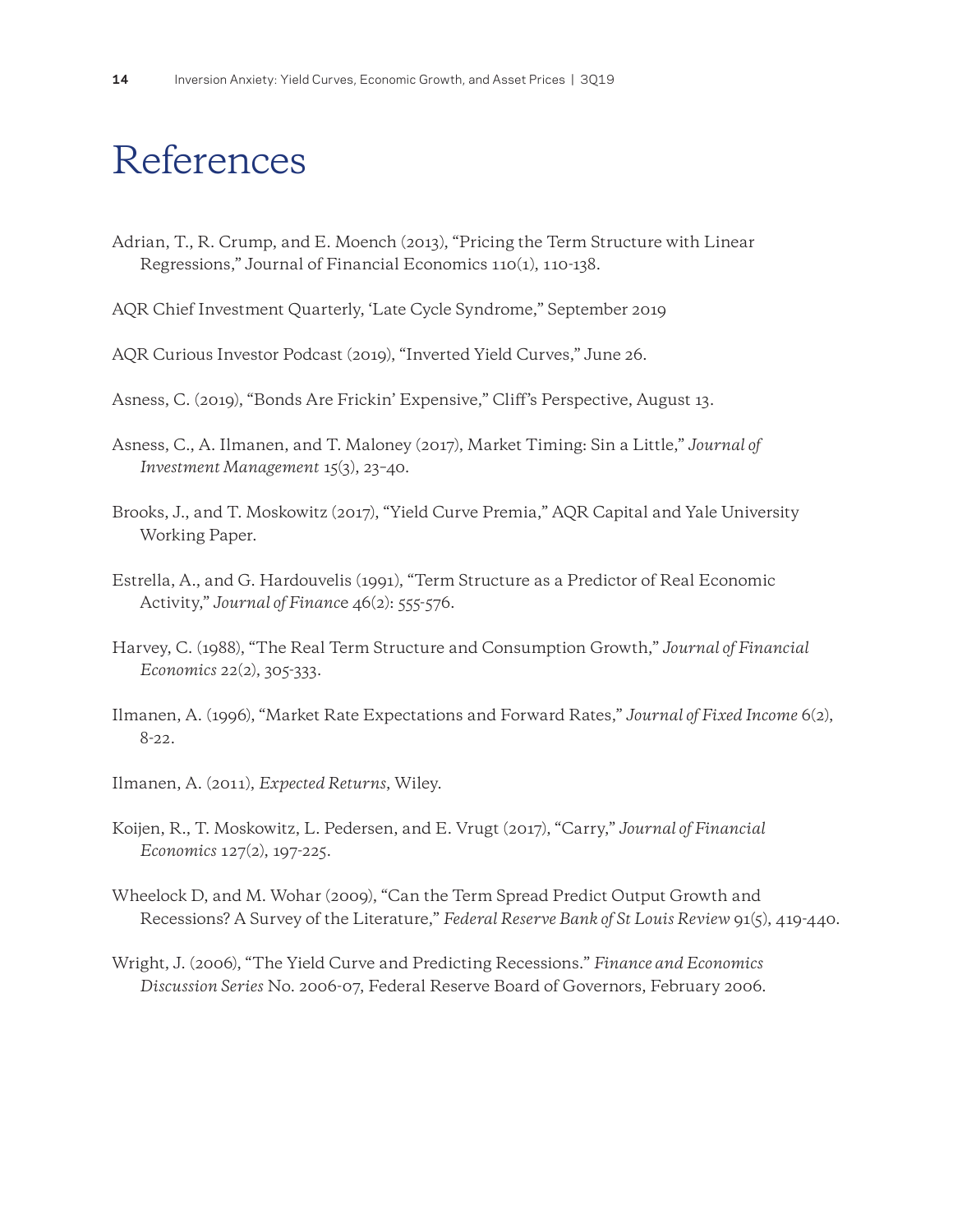# Disclosures

This document has been provided to you solely for information purposes and does not constitute an offer or solicitation of an offer or any advice or recommendation to purchase any securities or other financial instruments and may not be construed as such. The factual information set forth herein has been obtained or derived from sources believed by the author and AQR Capital Management, LLC ("AQR") to be reliable but it is not necessarily all-inclusive and is not guaranteed as to its accuracy and is not to be regarded as a representation or warranty, express or implied, as to the information's accuracy or completeness, nor should the attached information serve as the basis of any investment decision. This document is intended exclusively for the use of the person to whom it has been delivered by AQR, and it is not to be reproduced or redistributed to any other person. The information set forth herein has been provided to you as secondary information and should not be the primary source for any investment or allocation decision.

#### **Past performance is not a guarantee of future performance**

This presentation is not research and should not be treated as research. This presentation does not represent valuation judgments with respect to any financial instrument, issuer, security or sector that may be described or referenced herein and does not represent a formal or official view of AQR.

The views expressed reflect the current views as of the date hereof and neither the author nor AQR undertakes to advise you of any changes in the views expressed herein. It should not be assumed that the author or AQR will make investment recommendations in the future that are consistent with the views expressed herein, or use any or all of the techniques or methods of analysis described herein in managing client accounts. AQR and its affiliates may have positions (long or short) or engage in securities transactions that are not consistent with the information and views expressed in this presentation.

This analysis is for illustrative purposes only. This material is intended for informational purposes only and should not be construed as legal or tax advice, nor is it intended to replace the advice of a qualified attorney or tax advisor. The recipient should conduct his or her own analysis and consult with professional advisors prior to making any investment decisions.

The information contained herein is only as current as of the date indicated, and may be superseded by subsequent market events or for other reasons. Charts and graphs provided herein are for illustrative purposes only. The information in this presentation has been developed internally and/or obtained from sources believed to be reliable; however, neither AQR nor the author guarantees the accuracy, adequacy or completeness of such information. Nothing contained herein constitutes investment, legal, tax or other advice nor is it to be relied on in making an investment or other decision.

There can be no assurance that an investment strategy will be successful. Historic market trends are not reliable indicators of actual future market behavior or future performance of any particular investment which may differ materially, and should not be relied upon as such. Target allocations contained herein are subject to change. There is no assurance that the target allocations will be achieved, and actual allocations may be significantly different than that shown here. This presentation should not be viewed as a current or past recommendation or a solicitation of an offer to buy or sell any securities or to adopt any investment strategy.

The information in this presentation may contain projections or other forward-looking statements regarding future events, targets, forecasts or expectations regarding the strategies described herein, and is only current as of the date indicated. There is no assurance that such events or targets will be achieved, and may be significantly different from that shown here. The information in this presentation, including statements concerning financial market trends, is based on current market conditions, which will fluctuate and may be superseded by subsequent market events or for other reasons. Performance of all cited indices is calculated on a total return basis with dividends reinvested.

Diversification does not eliminate the risk of experiencing investment losses. Broad-based securities indices are unmanaged and are not subject to fees and expenses typically associated with managed accounts or investment funds. Investments cannot be made directly in an index.

The investment strategy and themes discussed herein may be unsuitable for investors depending on their specific investment objectives and financial situation. Please note that changes in the rate of exchange of a currency may affect the value, price or income of an investment adversely.

Neither AQR nor the author assumes any duty to, nor undertakes to update forward looking statements. No representation or warranty, express or implied, is made or given by or on behalf of AQR, the author or any other person as to the accuracy and completeness or fairness of the information contained in this presentation, and no responsibility or liability is accepted for any such information. By accepting this presentation in its entirety, the recipient acknowledges its understanding and acceptance of the foregoing statement.